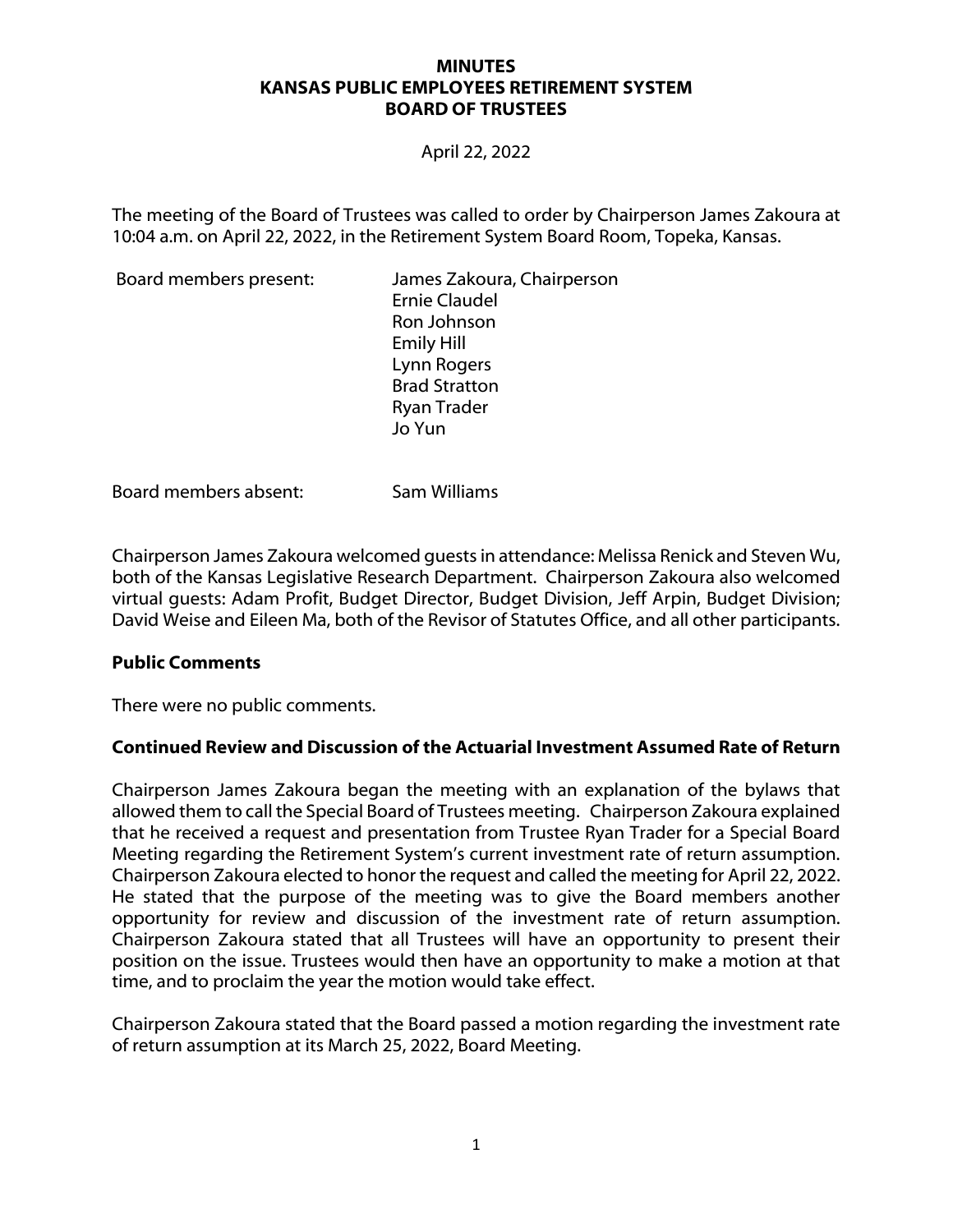Chairperson Zakoura also reminded the Board that he made a motion to continue utilizing the current return assumption until 2023, to allow for studies of the assumed rate of return, reamortization, and the effect on employer contribution rates.

Chairperson Zakoura recognized Alan Conroy, Executive Director. Mr. Conroy stated that copies of materials from the March 25, 2022, meeting relating to the investment assumed rate of returns, were available on the Board members' desks and can be viewed in Diligent.

Chairperson Zakoura recognized Trustee Ryan Trader. Trustee Trader reviewed his presentation, which included a request for an additional option for analysis of phasing in a step-down approach for the investment rate of return assumption. He stated the requested analysis on the phasing in the step-down approach on the investment rate of return assumption is 7.5% for the 2021 actuarial valuation; 7.25% for the 2022 actuarial valuation; and 7.0% for the 2023 actuarial valuation. Below are supporting key points for the proposal:

- The reamortization period is seven years less than that of the 7.0% change.
- The phased-in approach will have less of an impact on the funded ratio in the next five years, which was 74.7% in 2021, compared to the 7.0% in 2021, which will be 70.8%.
- It allows the Board to continue to evaluate the assumption's effect over the next three years and could give the Board the ability to make changes; without a large one-year drop in the funded ratio.
- The employer contribution rates will remain steady over the next five years. The phased-in option does not have the reduction that the 22-year reamortization does, but because it is phased-in, it only rises 0.13% from the 2020 employer contribution rate with a 15-year reamortization.
- The employer contribution rate drops significantly in 2036 to 2.5% from 9.36%, where the 7.0 % return will remain in the 7% range until 2043.
- The option is not as aggressive which is an advantage of this proposed change.
- The phased-in approach would make progress towards lowering the rate, but in a balanced manner.
- This represents a compromise that is required for KPERS' stability for the future.

Trustee Trader responded to questions.

Chairperson Zakoura recognized Trustee Ernie Claudel. Trustee Claudel presented a .25% reduction that would increase the unfunded actuarial liability (UAL) by \$600 million and reduce the funded ratio by 2.0%. It would also increase KP&F employer contributions by 2.0% and does not include a reamortization. He also stated he would favor waiting to proceed with adjusting the investment rate of return assumption. Trustee Claudel responded to questions.

Chairperson Zakoura recognized Trustee Brad Stratton. Trustee Stratton noted that the investment rate of return study has occurred over the last several years, and he put together a motion to continue the conversation of the rate of return assumption under a 7.0% and 6.75% rate of return with a final and definitive conversation at the May 20, 2022, Board meeting for FY 2021. Trustee Stratton complimented Trustee Trader on his presentation and proposal. He concurred that he would like to see a motion that considers a phased-in step-down approach, with concerns on exactly when to implement the step-down, phased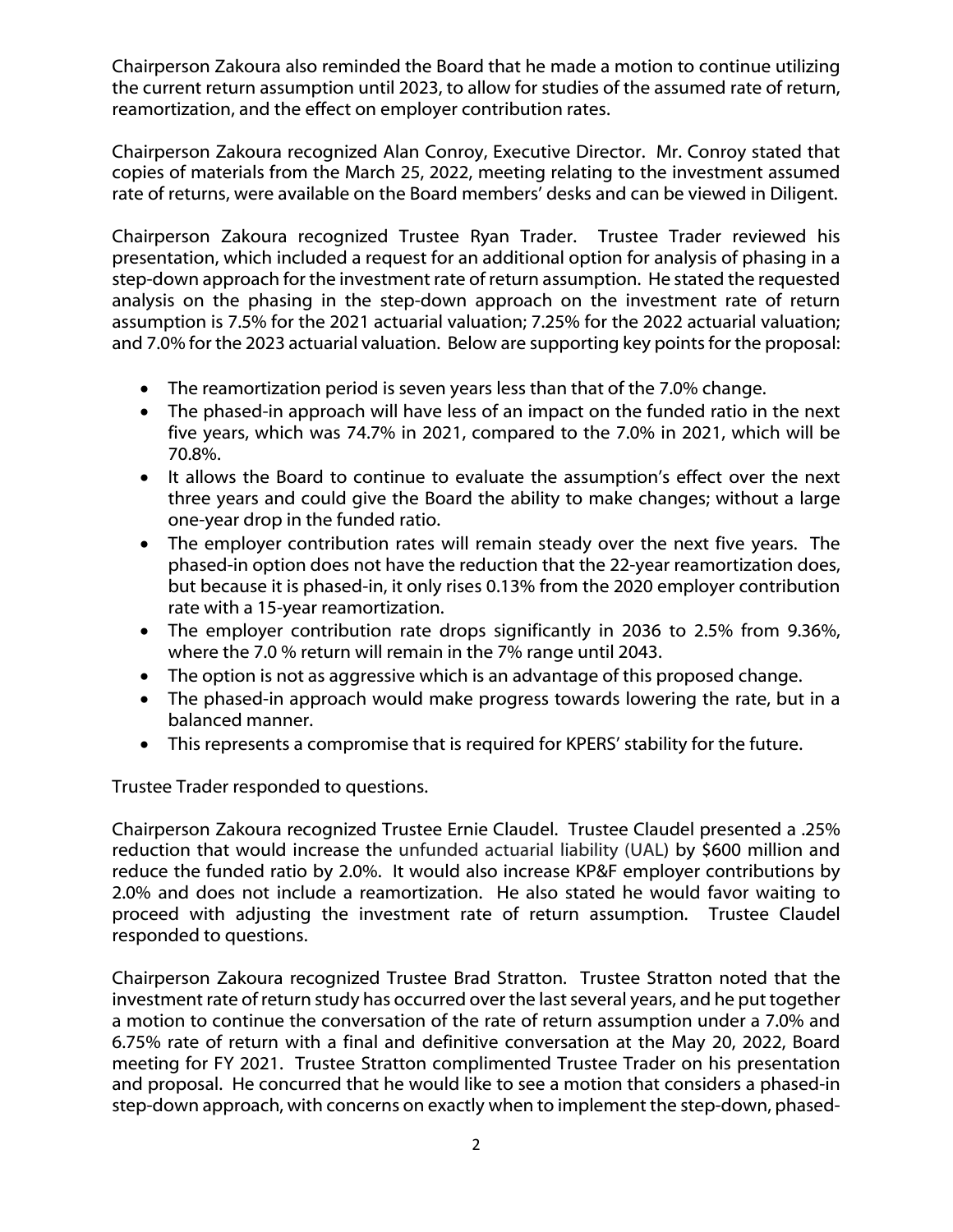in method for the assumed rate of return. Trustee Stratton stated that in his experience with investment management, the capital market assumptions do not indicate support for an assumed rate of return as high as 7.75%. Trustee Stratton responded to questions.

Chairperson Zakoura recognized Trustee Emily Hill. Trustee Hill complimented Trustee Trader for his efforts to put together the phased-in, step-down approach presentation. Trustee Hill concurred with this approach and would like to see this implemented in FY 2021. Trustee Hill stated that in her investment marketing experience, she has not seen a capital market assumption that would anticipate a return as high as 7.75%. She stated that as fiduciaries, the Board must look out for the best interests of the System and its members. Trustee Hill was in favor of the phased-in, step-down approach because the employer contribution rate stays relatively level and we do not see a funded ratio that drops below 70%. Trustee Hill responded to questions.

Chairperson Zakoura recognized Trustee Johnson. Trustee Johnson agreed with lowering the investment rate of return assumption and was open for a discussion of how this will be implemented. Trustee Johnson expressed concern for how the changes will affect the employer contribution rate, and he would like to see the contribution rate remain the same. Trustee Johnson would prefer the State be allowed to close this fiscal year before implementing a change in the investment rate of return assumption. He suggested reviewing the investment rate of return assumption on an annual basis. Trustee Johnson commented on the letter presented by Senate President Ty Masterson and Senator Rick Billinger, Chair, Senate Ways and Means, noting the last paragraph, where the sentence stated, "*to present a comprehensive and compelling plan as to why this is deemed as a necessity."* Trustee Johnson stated the Board should consider educating the Legislature on this issue. Trustee Johnson responded to questions.

Chairperson Zakoura recognized Trustee Yun. Trustee Yun complimented Trustee Trader for his efforts and stated that she agreed with the proposal of the phased-in, step-down approach to lowering the investment rate of return. Trustee Yun stated that the accounting evaluation is 7.25% and the rate we use for our actuarial rate of return is 7.75%. She stated that although these are two separate measurements, she would like to see both rates be aligned in the future as we are a pooled investment fund. Trustee Yun would like for the proposal that Trustee Trader presented to change the rate of return in this fiscal year. Trustee Yun responded to questions.

Chairperson Zakoura commented that his position is the same as it was last month, that he would not agree to making a change in the investment rate of return in this fiscal year. He stated that the obligation of what the Board is trying to accomplish as Trustees is to make sure that it is currently funding the obligations that the System has on behalf of the beneficiaries. He stated that 2021 was a rather extraordinary year, in that full contribution were made, there was \$500 million of bonded indebtedness, and there could be an additional \$1 billion that will be coming to KPERS. The current funding decisions that were made for 2021 by trustees, legislators, and all concerned, produced an extraordinary year. The current year has been funded beyond any assumed rate of return that the Board was discussing, whether it be 7.0% or 7.5%. There are two other factors that go into the assumed rate of return, which is the reamortization and the employer contribution rate. Another factor is the current interest rates and inflation. Chairperson Zakoura agreed with the stepdown approach that was introduced by Trustee Trader; however, he did not favor implementing the change in this fiscal year, and he suggested the Board examine the step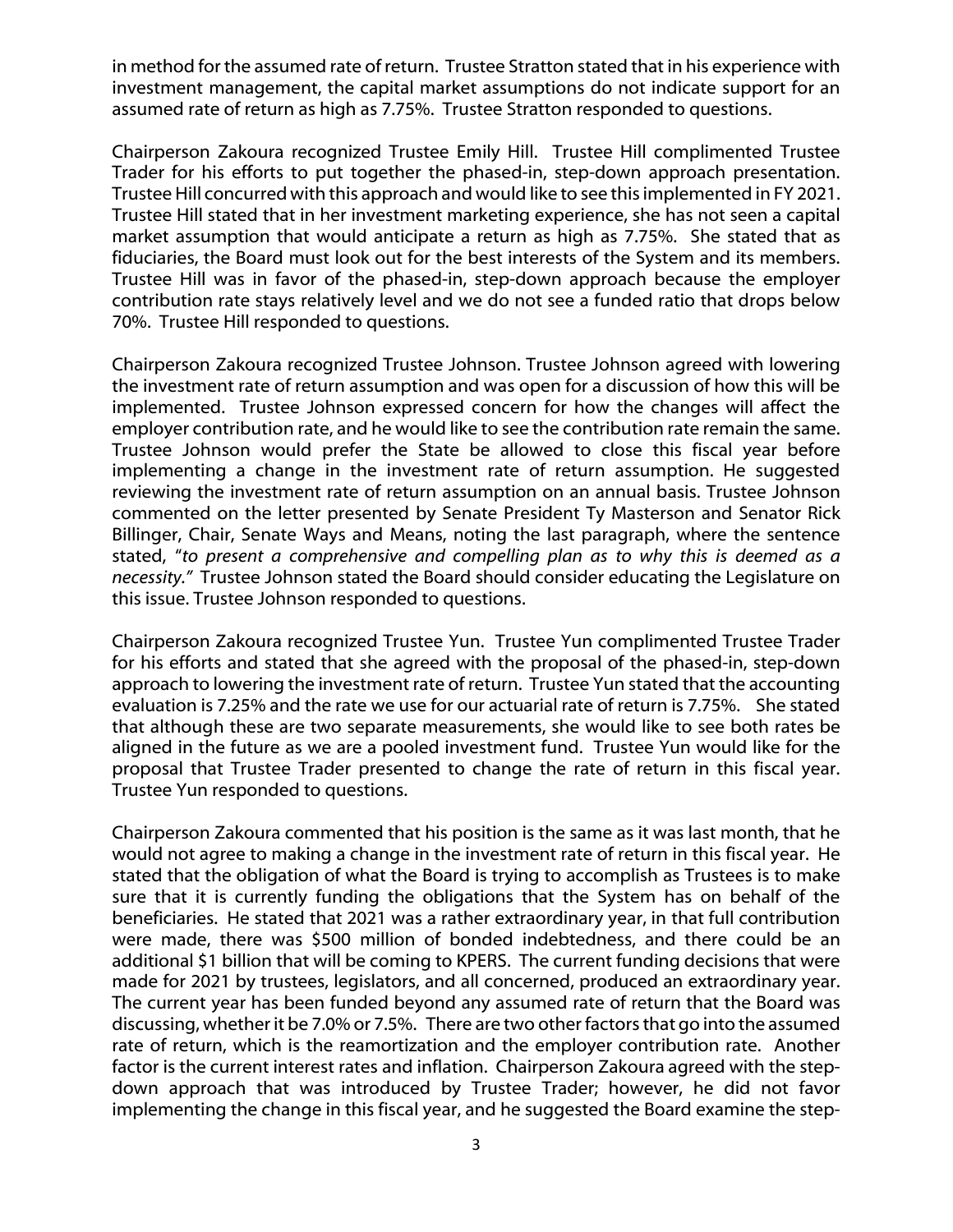down approach in FY 2022 instead of FY 2021. Because of the extraordinary support from the Legislature with the support of \$800 million in 2022, this will allow the Board to take more time to reach a definitive resolution post year 2021. Trustee Zakoura responded to questions.

Chairperson Zakoura recognized Trustee Brad Stratton. Trustee Stratton stated that this conversation was very helpful as he was considering the timing of implementing the stepdown approach that Trustee Trader proposed with more examination of the reamortization and was comfortable as the Board was preparing a multi-year step-down plan in the next fiscal year. Trustee Stratton stated that he is open for the consideration with the 7.5% in the year 2022, but he was looking forward to the proposal in the future that may include the amortization.

Chairperson Zakoura recognized Ernie Claudel. Trustee Claudel stated that it was important provide more education for better understanding to receive the continued support from the Legislature.

Chairperson Zakoura recognized Trustee Trader. Trustee Trader responded to the letter from Senate President Ty Masterson and Senator Rick Billinger, specifically, the second to last paragraph, last sentence, "*this is what some other states and pensions are also doing in this financial climate with no context of their past performance.*" Trustee Trader stated he shares the concerns that Trustee Claudel stated the Legislature on the process of how the Board has studied the investment rate of return for years including simulations provided by our expert consultants, and how it will affect our System. Trustee Trader commented that the timing of making the change in May is that the Board will not be ready to decide for this year.

Chairperson Zakoura recognized Trustee Rogers. Trustee Rogers stated that the UAL has been a historical issue for decades. While the legislature has provided additional contributions in the form of bonds in recent years, they also have delayed or eliminated payments at least 15 times since 2010. That is part of our problem with the UAL issue. Our key role is that we are serving as fiduciaries for the beneficiaries. Trustee Rogers stated that our historical investments cannot be continued, and expert consultants and investment advisors have cautioned that it is at risk. Trustee Rogers stated that originally, he was uncomfortable with the step-down approach, but after reviewing it, he agreed with the phased-in approach. Trustee Rogers responded to questions.

Chairperson Zakoura recognized Trustee Yun. Trustee Yun agreed with both Trustee Rogers and Trustee Trader. We do not know what the ideal end point is, and for that reason, she has grown more comfortable with the step-down approach as the Board is taking a small step in the right direction, and then to revisit and evaluate it methodically and thoroughly. By implementing this in 2021 we will begin the process of moving a small step in the right direction. Trustee Yun responded to questions.

Chairperson Zakoura recognized Trustee Hill. Trustee Hill stated that one of the reasons to delay the change from 2021 to 2022 is to take the time to educate the legislators. What is the process to educate the legislators? Do we need to have a forum, do we need to write a letter, or perhaps meet with them one on one?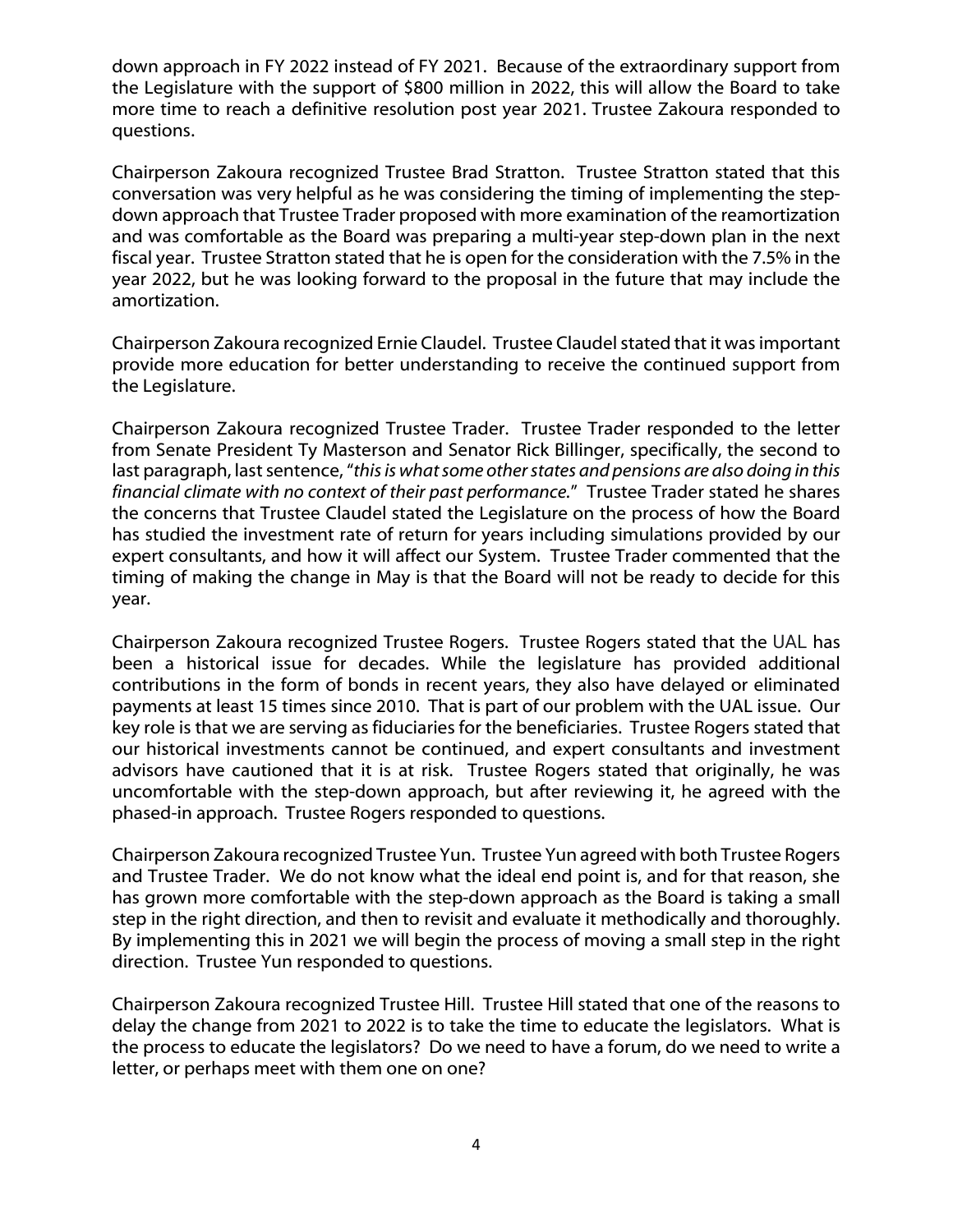Chairperson Zakoura recognized Alan Conroy, Executive Director. Mr. Conroy stated the Board would give direction, and then staff would provide the outreach to policy makers. There is a Joint Pensions Committee, and the House will be standing for election this summer (primary election) and fall (general election) and some have decided not to run again, so there will be new members in the House of Representatives next January. The Senate will remain in office to fulfill their term, as they are not up for re-election. A letter from the Board is certainly a start and could be written to the Joint Pensions Committee, the Legislative Budget Committee, House, and Senate members who monitor the funding process, and the funding process for the entire state budget. The mechanics is to rely on staff for the outreach.

Chairperson Zakoura recognized Trustee Ron Johnson. Trustee Johnson stated that next week the 2022 Legislature will be approving the budget bill for FY 2023, which starts July 1, 2022. Already embedded in that budget are the contributions to KPERS, based on the actuarial assumption that are in place right now. Trustee Johnson commented that at this point, the budget is in place, and it's not fair to the Legislature to make them go back and readdress the budget due to making a change to the investment rate of return for 2021.

Mr. Conroy confirmed that the 2022 Legislature has already built-in the current rates to the budget bill. The Census Revenue Estimates group and the final Omnibus Budget bill will be considered next week. They could decide to adjust employer contribution rates should the \$1.25 billion contribution to KPERS pass the Senate, as there has been discussion to adjust the contribution rates to capture those employer savings. That would be reflected in the Omnibus Appropriations bill.

Chairperson Zakoura recognized Trustee Johnson. Trustee Johnson stated that the Board must balance its fiduciary responsibilities with recommendations from consultant advisors, along with contribution rates at the state and local level. We do need to act and move forward. Although the calendar year performance was 21% the fiscal year shows performance is less than 3%. This needs to be one of the considerations.

Chairperson Zakoura recognized Alan Conroy, Executive Director. Mr. Conroy stated the 2021 Valuation will set the rates for FY 2025. The valuation rates have already been set for FY 2023 and FY 2024.

Chairperson Zakoura recognized Kristen Basso, Communications Director. Ms. Basso stated that over 20 years ago, the Executive Director at that time sent the Legislature a 50-page document announcing that KPERS was underfunded. Most of the communication that we have had with the Legislature since then has been convincing them that we have a funding shortfall and communicating to all concerned how we got to that point. Part of the regular conversation that is published media started here at KPERS, in reference to investment performance and underfunding through contributions. The point we have not spent a lot of time on is explaining the mechanism of how KPERS is funded. The Legislature knows there are three sources, but they may not understand the assumptions, and how all the pieces fit together. That is a really hard thing to explain, but it's not impossible. It's a matter of us helping them understand how the pieces work, and why we would make the change, what are the benefits, other than to just have a better funded ratio. I do believe we have additional messages to teach. In addition, when we prepare an educational communications plan, we need to include members, employers, our stakeholder groups,